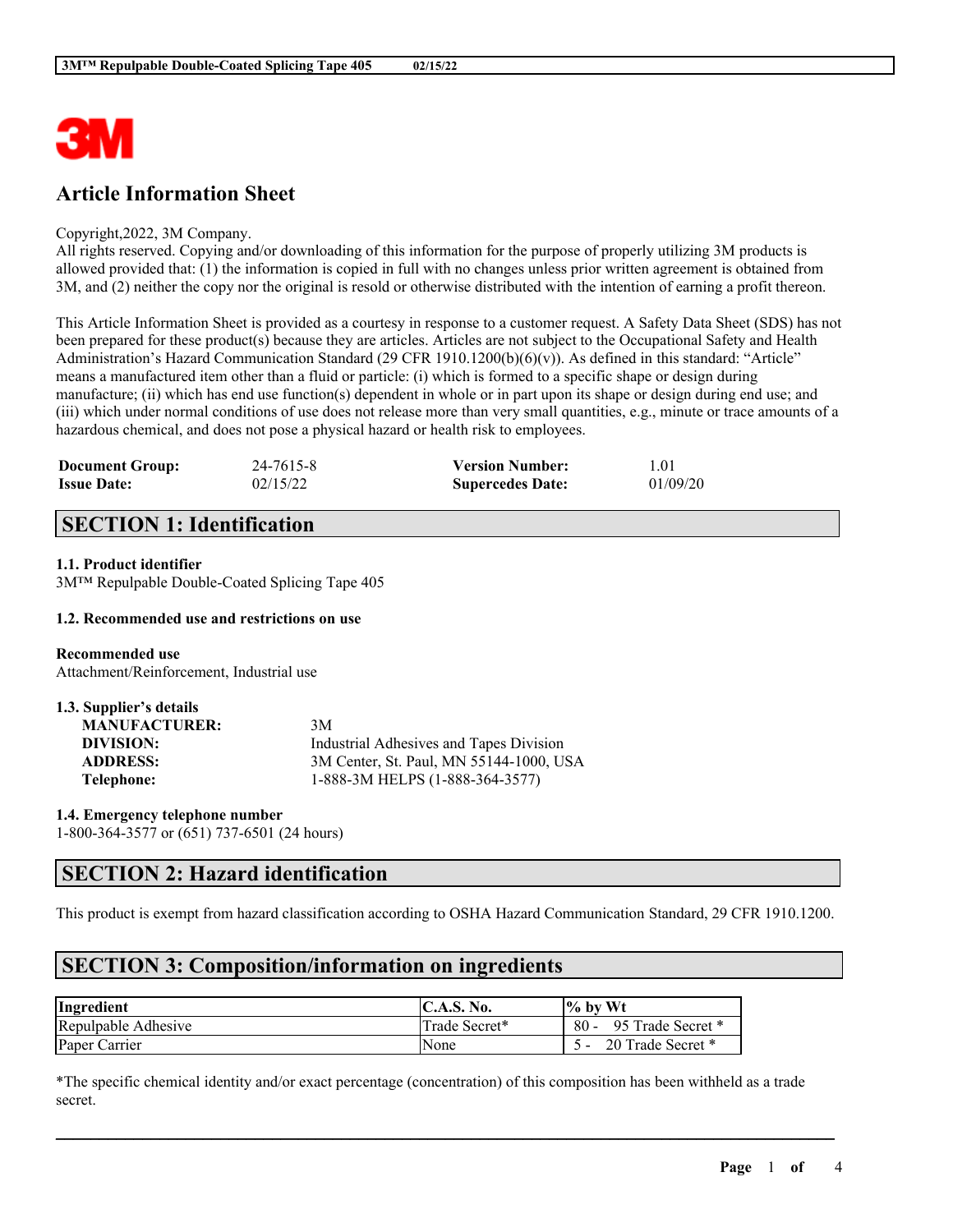### **SECTION 4: First aid measures**

### **4.1. Description of first aid measures**

**Inhalation:** No need for first aid is anticipated.

**Skin Contact:** No need for first aid is anticipated.

**Eye Contact:** No need for first aid is anticipated.

**If Swallowed:** No need for first aid is anticipated.

# **SECTION 5: Fire-fighting measures**

In case of fire: Use a fire fighting agent suitable for ordinary combustible material such as water or foam.

### **SECTION 6: Accidental release measures**

**6.1. Personal precautions, protective equipment and emergency procedures** Not applicable.

#### **6.2. Environmental precautions**

Not applicable.

**6.3. Methods and material for containment and cleaning up** Not applicable.

### **SECTION 7: Handling and storage**

### **7.1. Precautions for safe handling**

This product is considered to be an article which does not release or otherwise result in exposure to a hazardous chemical under normal use conditions.

### **7.2. Conditions for safe storage including any incompatibilities**

No special storage requirements.

### **SECTION 8: Exposure controls/personal protection**

This product is considered to be an article which does not release or otherwise result in exposure to a hazardous chemical under normal use conditions. No engineering controls or personal protective equipment (PPE) are necessary.

 $\mathcal{L}_\mathcal{L} = \mathcal{L}_\mathcal{L} = \mathcal{L}_\mathcal{L} = \mathcal{L}_\mathcal{L} = \mathcal{L}_\mathcal{L} = \mathcal{L}_\mathcal{L} = \mathcal{L}_\mathcal{L} = \mathcal{L}_\mathcal{L} = \mathcal{L}_\mathcal{L} = \mathcal{L}_\mathcal{L} = \mathcal{L}_\mathcal{L} = \mathcal{L}_\mathcal{L} = \mathcal{L}_\mathcal{L} = \mathcal{L}_\mathcal{L} = \mathcal{L}_\mathcal{L} = \mathcal{L}_\mathcal{L} = \mathcal{L}_\mathcal{L}$ 

## **SECTION 9: Physical and chemical properties**

### **9.1. Information on basic physical and chemical properties**

**Appearance Physical state Color**

Solid Light Green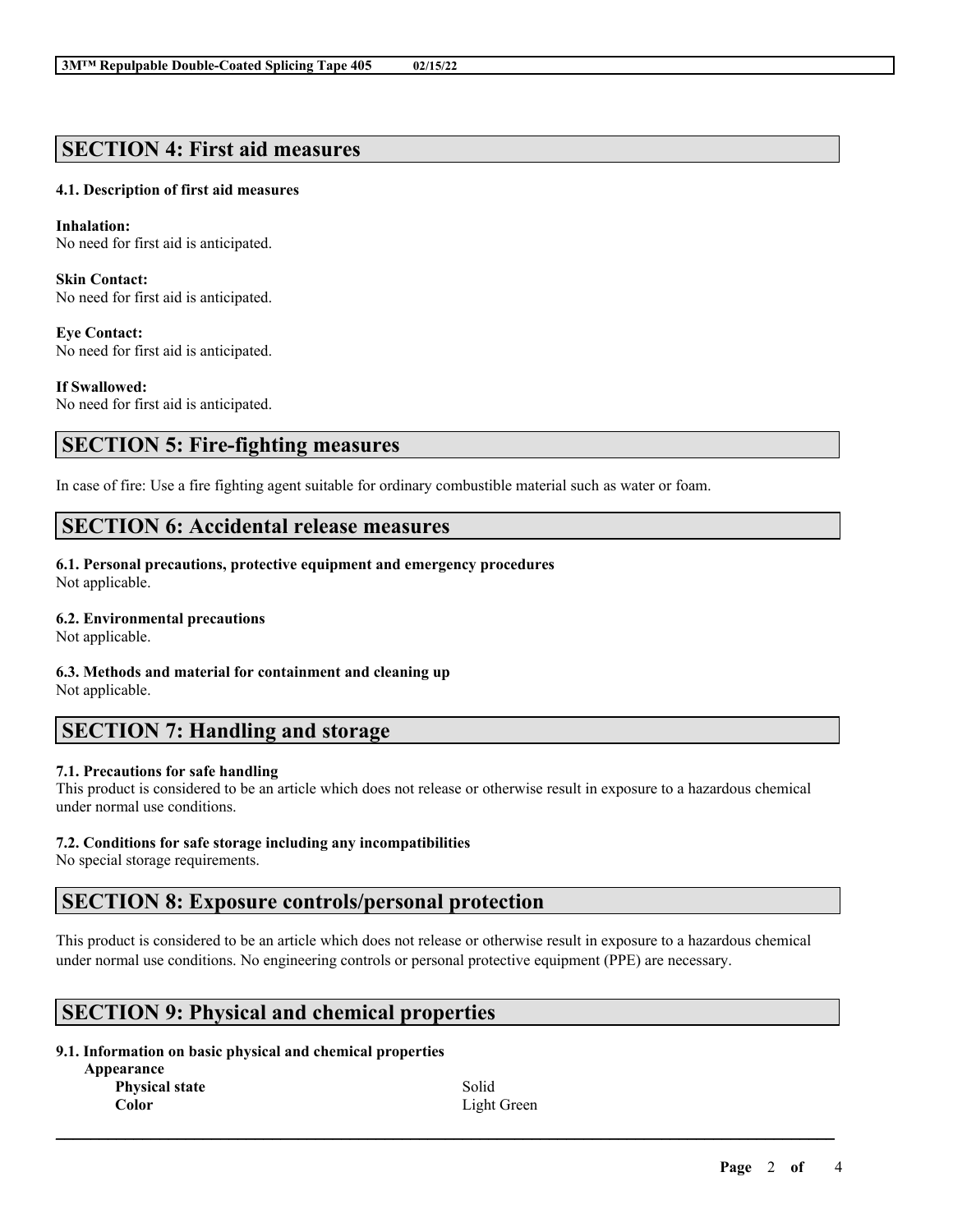| <b>Specific Physical Form:</b>            | Roll of Tape      |
|-------------------------------------------|-------------------|
| Odor                                      | Adhesive acrylate |
| <b>Odor threshold</b>                     | Not Applicable    |
| рH                                        | Not Applicable    |
| <b>Melting point</b>                      | Not Applicable    |
| <b>Boiling Point</b>                      | Not Applicable    |
| <b>Flash Point</b>                        | Not Applicable    |
| <b>Evaporation rate</b>                   | Not Applicable    |
| <b>Flammability (solid, gas)</b>          | Not Classified    |
| <b>Flammable Limits(LEL)</b>              | Not Applicable    |
| <b>Flammable Limits(UEL)</b>              | Not Applicable    |
| <b>Vapor Pressure</b>                     | Not Applicable    |
| <b>Vapor Density</b>                      | Not Applicable    |
| <b>Density</b>                            | Not Applicable    |
| <b>Specific Gravity</b>                   | Not Applicable    |
| <b>Solubility in Water</b>                | Nil               |
| Solubility- non-water                     | Not Applicable    |
| Partition coefficient: n-octanol/water    | No Data Available |
| <b>Autoignition temperature</b>           | Not Applicable    |
| <b>Decomposition temperature</b>          | Not Applicable    |
| <b>Viscosity</b>                          | Not Applicable    |
| <b>Volatile Organic Compounds</b>         | Not Applicable    |
| <b>Percent volatile</b>                   | Not Applicable    |
| <b>VOC Less H2O &amp; Exempt Solvents</b> | Not Applicable    |
|                                           |                   |

### **SECTION 10: Stability and reactivity**

This material is considered to be non reactive under normal use conditions.

# **SECTION 11: Toxicological information**

#### **Inhalation:** No health effects are expected

**Skin Contact:** No health effects are expected

**Eye Contact:** No health effects are expected

**Ingestion:** No health effects are expected

### **Additional Information:**

This product, when used under reasonable conditions and in accordance with the directions for use, should not present a health hazard. However, use or processing of the product in a manner not in accordance with the product's directions for use may affect the performance of the product and may present potential health and safety hazards.

 $\mathcal{L}_\mathcal{L} = \mathcal{L}_\mathcal{L} = \mathcal{L}_\mathcal{L} = \mathcal{L}_\mathcal{L} = \mathcal{L}_\mathcal{L} = \mathcal{L}_\mathcal{L} = \mathcal{L}_\mathcal{L} = \mathcal{L}_\mathcal{L} = \mathcal{L}_\mathcal{L} = \mathcal{L}_\mathcal{L} = \mathcal{L}_\mathcal{L} = \mathcal{L}_\mathcal{L} = \mathcal{L}_\mathcal{L} = \mathcal{L}_\mathcal{L} = \mathcal{L}_\mathcal{L} = \mathcal{L}_\mathcal{L} = \mathcal{L}_\mathcal{L}$ 

## **SECTION 12: Ecological information**

This article is expected to present a low environmental risk either because use and disposal are unlikely to result in a